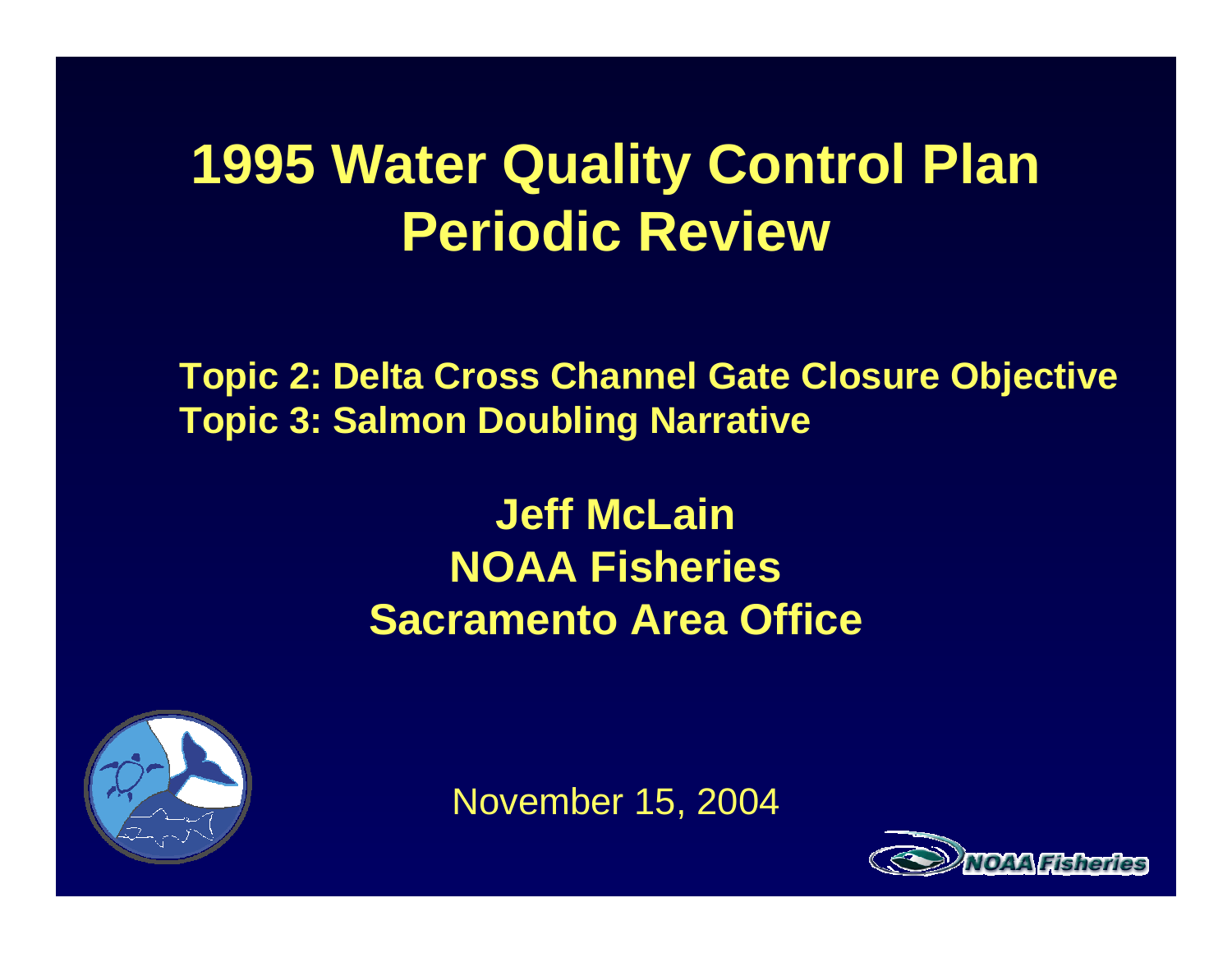**Presentation Outline**

**1. Viable Salmonid Population Concept**

- **2. Population Status and Trends**
- **3. Delta Cross Channel Gate Closure Objective**
- **4. Salmon Doubling Narrative**
- **5. NOAA Fisheries' Priorities**



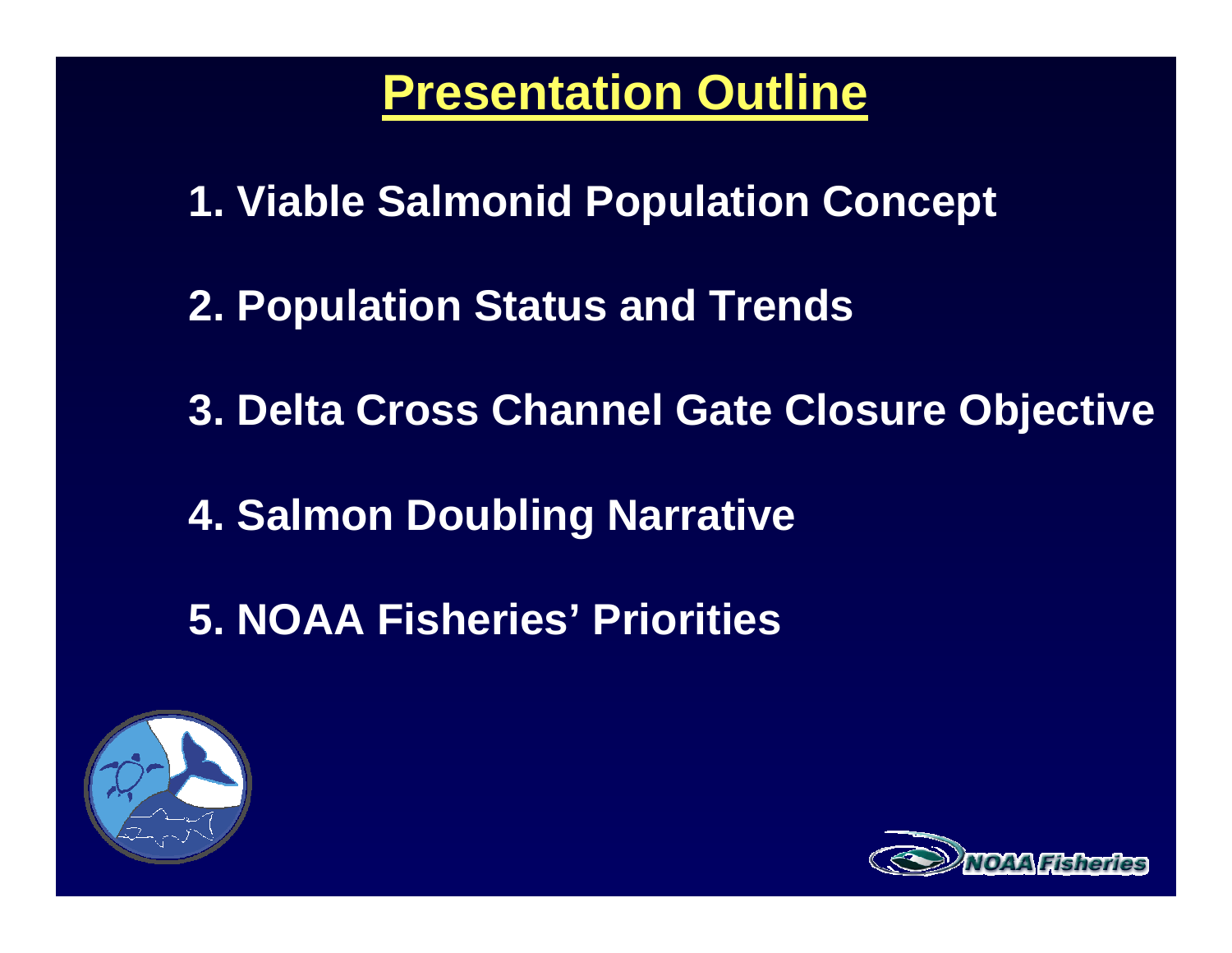**Updated Status of Federally Listed ESUs of West Coast Salmon and Steelhead**

**West Coast Salmon Biological Review Team**

**Northwest Fisheries Science Center Southwest Fisheries Science Center**

**July 2003**



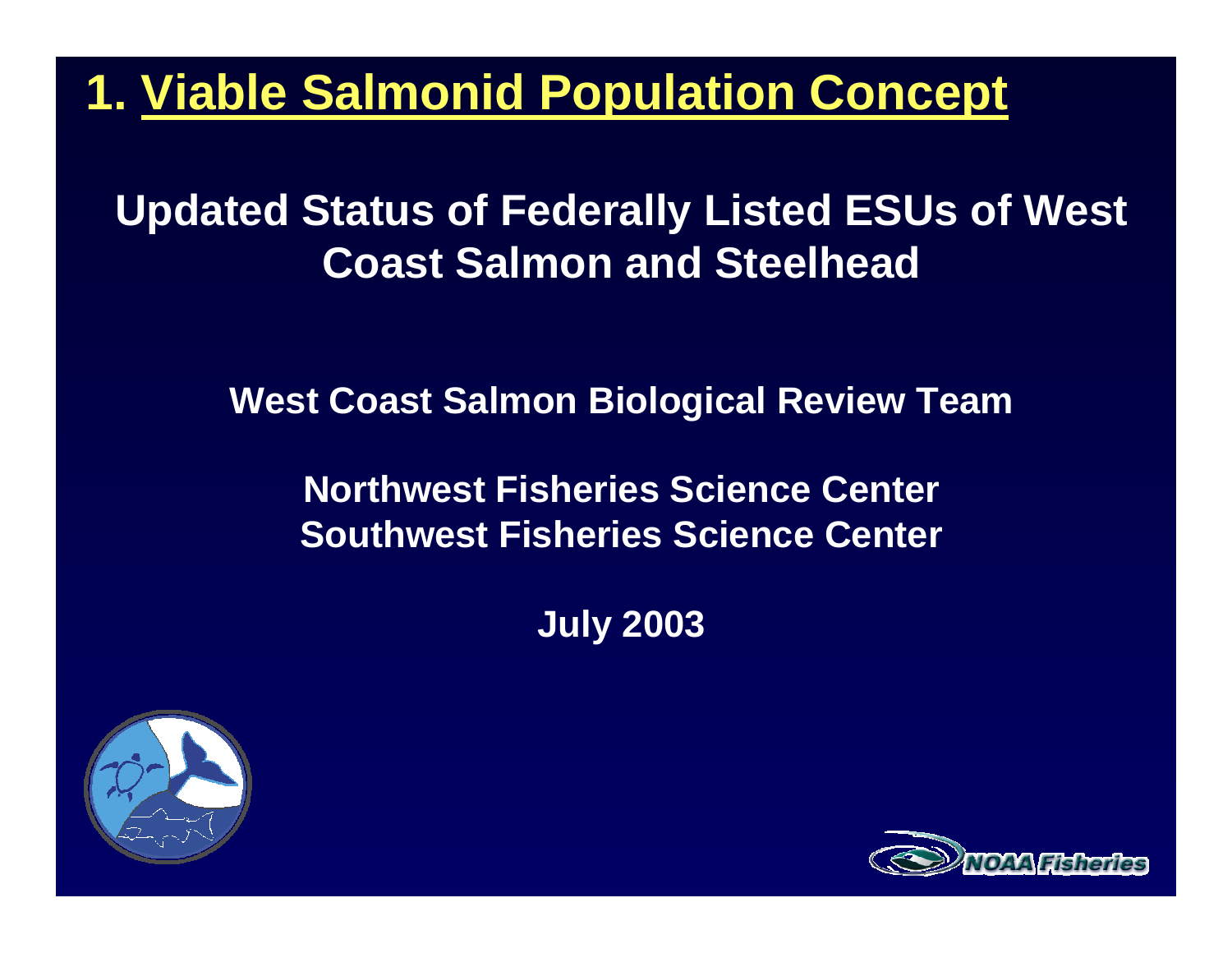**2003 Updated Status:** 

**1. Determined units to be considered "species" under ESA**

**2. Determined distinct population segments - ESUs**

**3. Allowed consideration of new data**



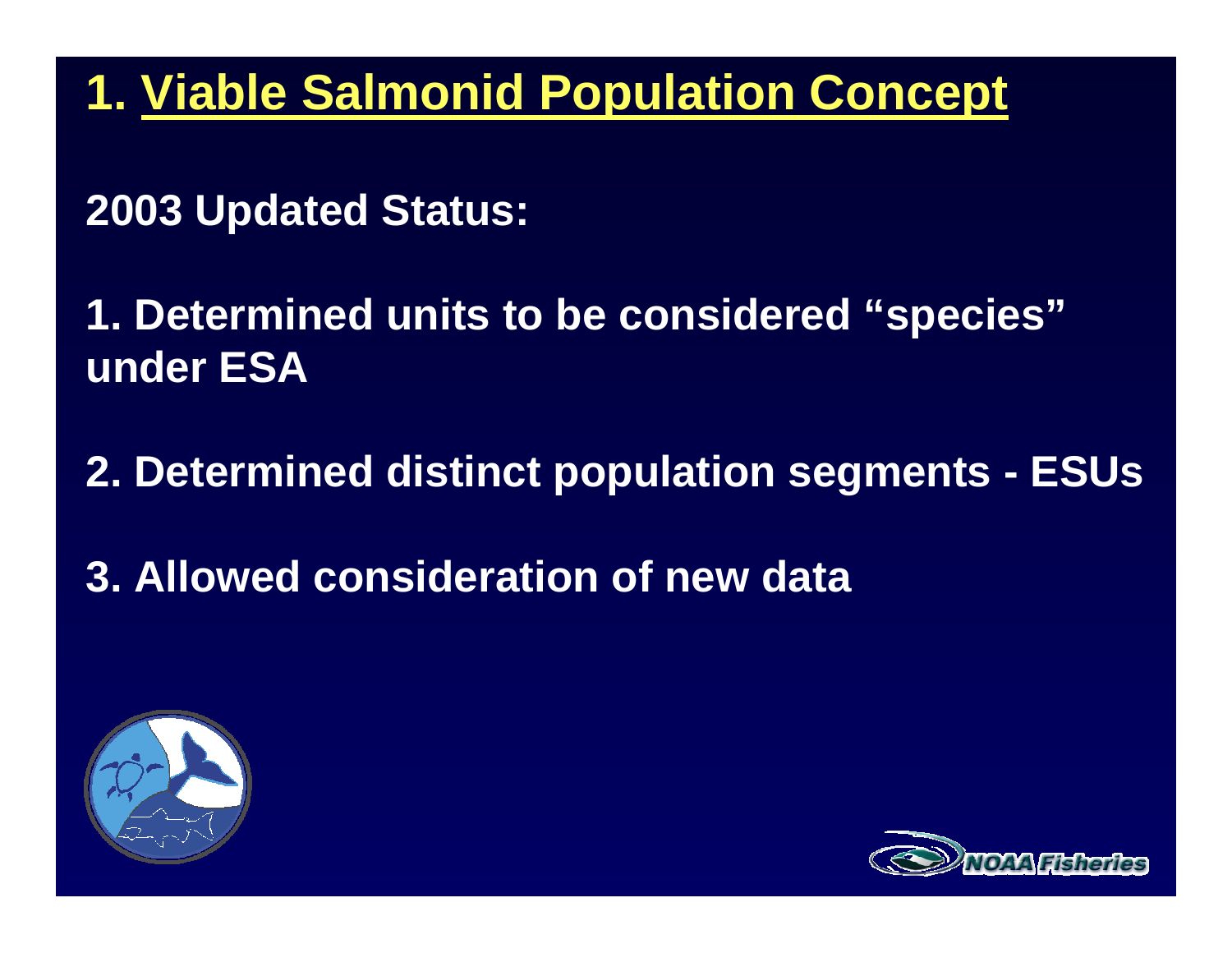**Uses a risk-matrix to quantify risks in 4 categories:** 

- **1. Spatial structure**
- **2. Abundance**
- **3. Production rate**
- **4. Genetic diversity**



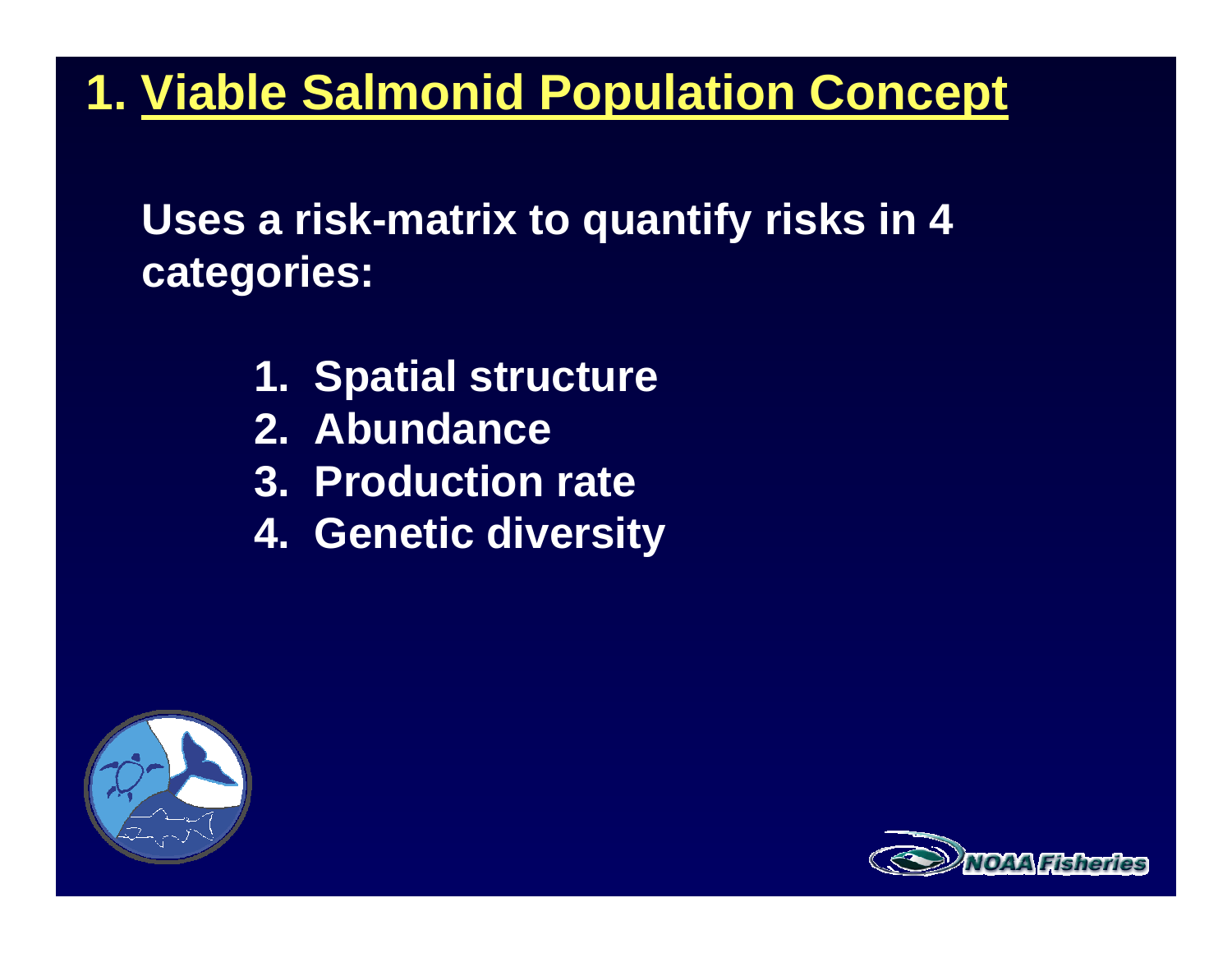



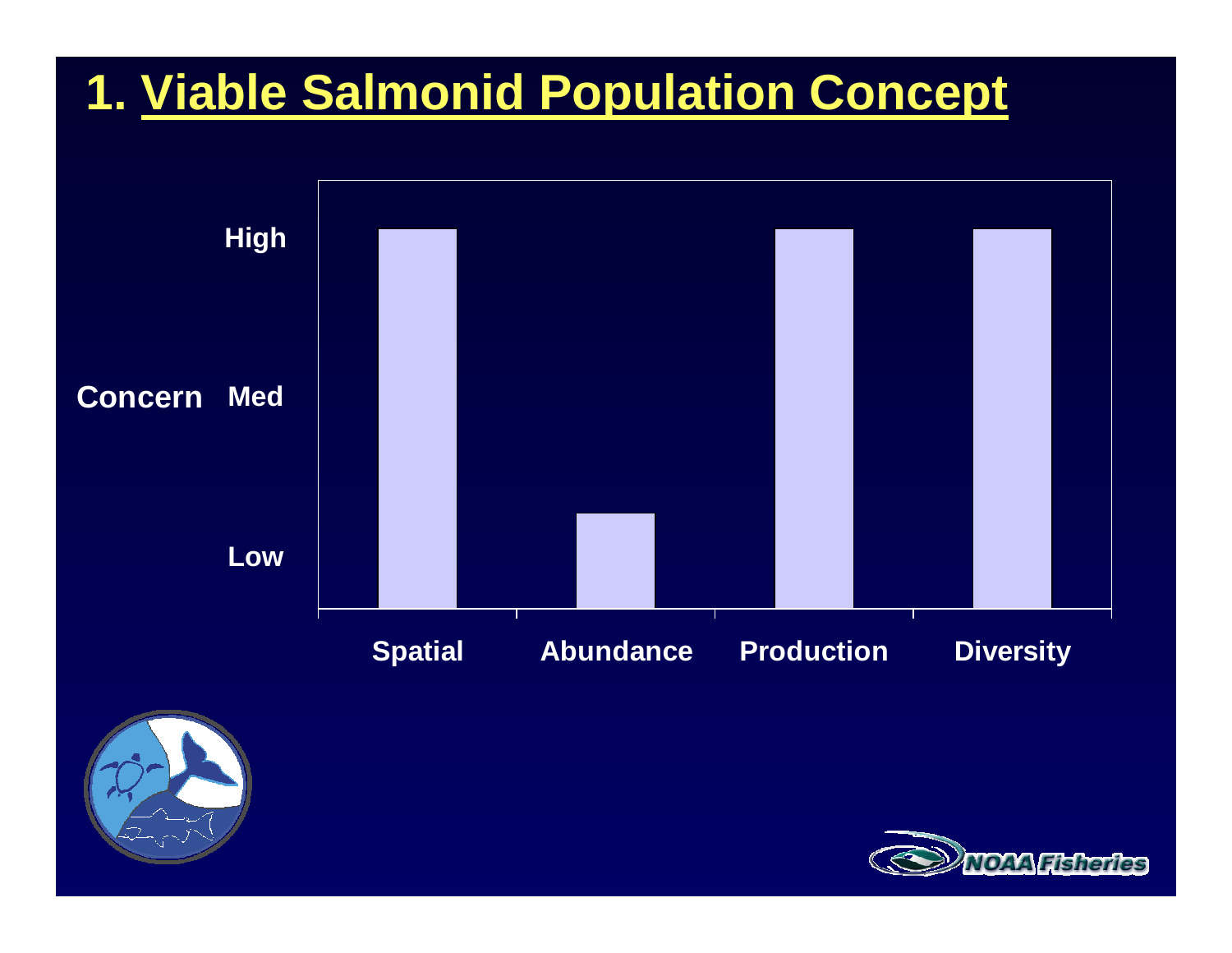**NOAA Fisheries supports the doubling effort as it will contribute toward recovery of listed salmonids; HOWEVER,**

**The doubling goals are antiquated and in need of revision and,**

**The VSP concept should be used to assess the viability of ESUs.**



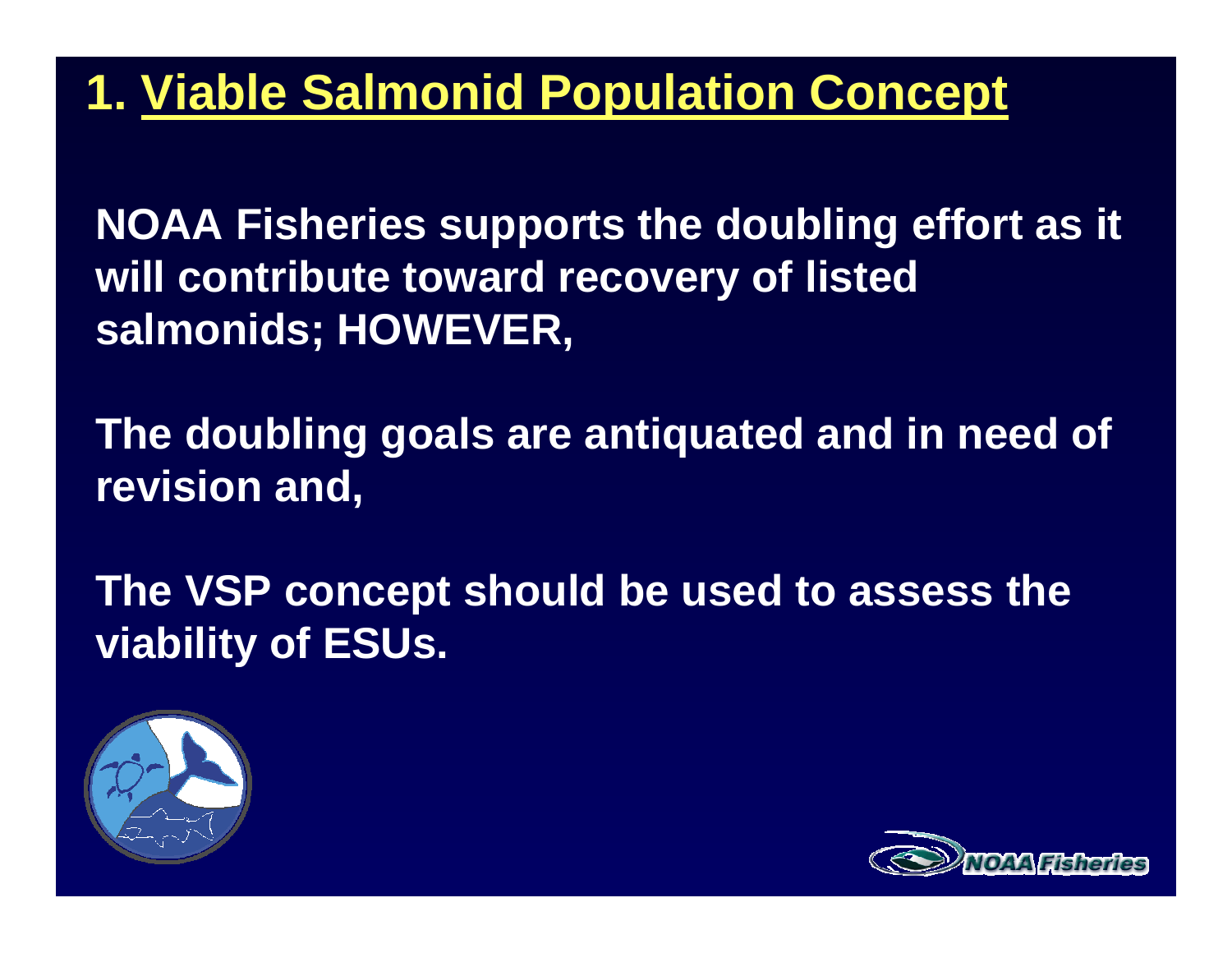# **2. Population Status and Trends**

### **Spring-run Chinook Salmon**

**"The BRT was concerned about the loss of diversity caused by extirpation of populations from most of the Central Valley, including all San Joaquin tributaries."**

**Determined the Central Valley steelhead ESU to be "likely to become endangered."**



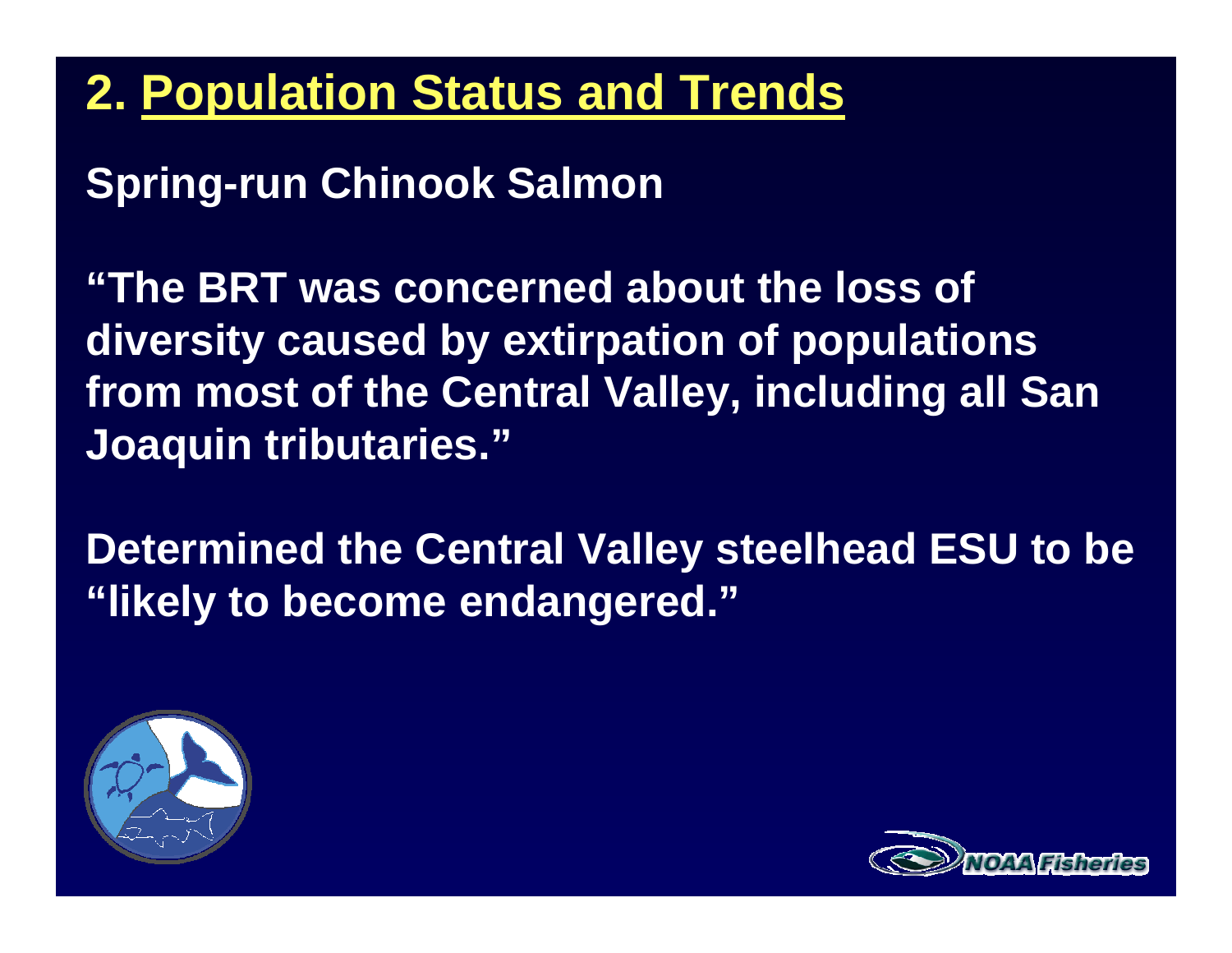## **2. Population Status and Trends**

**Central Valley steelhead:**

**The BRT was "highly concerned" by the decline in total abundance of the ESU and that the decline appeared to be continuing.**

**Determined the Central Valley steelhead ESU to be "In danger of extinction."**



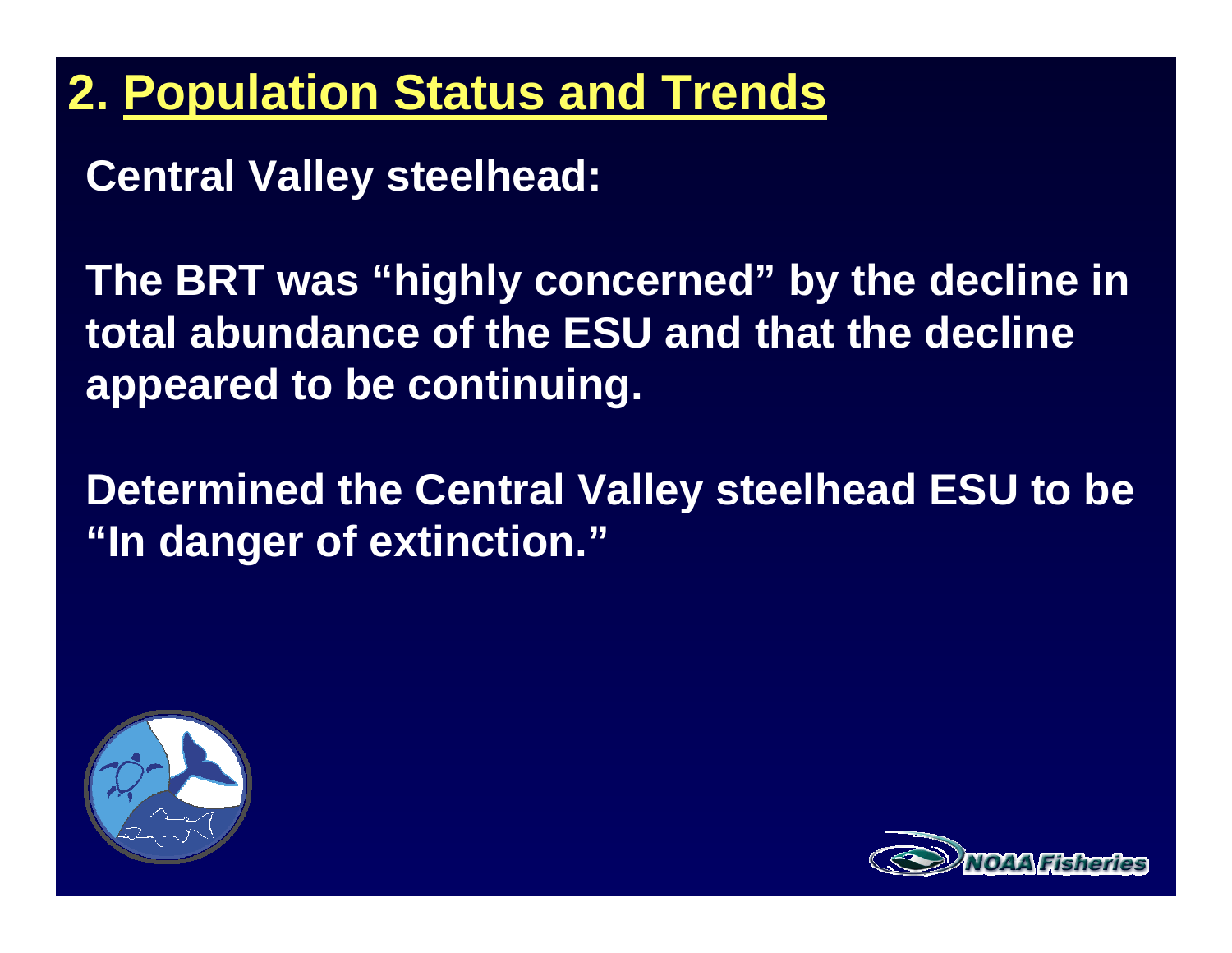**2. Population Status and Trends**

**Winter-run Chinook Salmon:**

**NOAA Fisheries proposed to change status to threatened as a result of recent improvements in the viability of the ESU.**

**This is likely a result of numerous factors such as: a more favorable hydrology, changes in ocean harvest, improved temperature management, and improved water project operations (including Delta Cross Channel closures).**



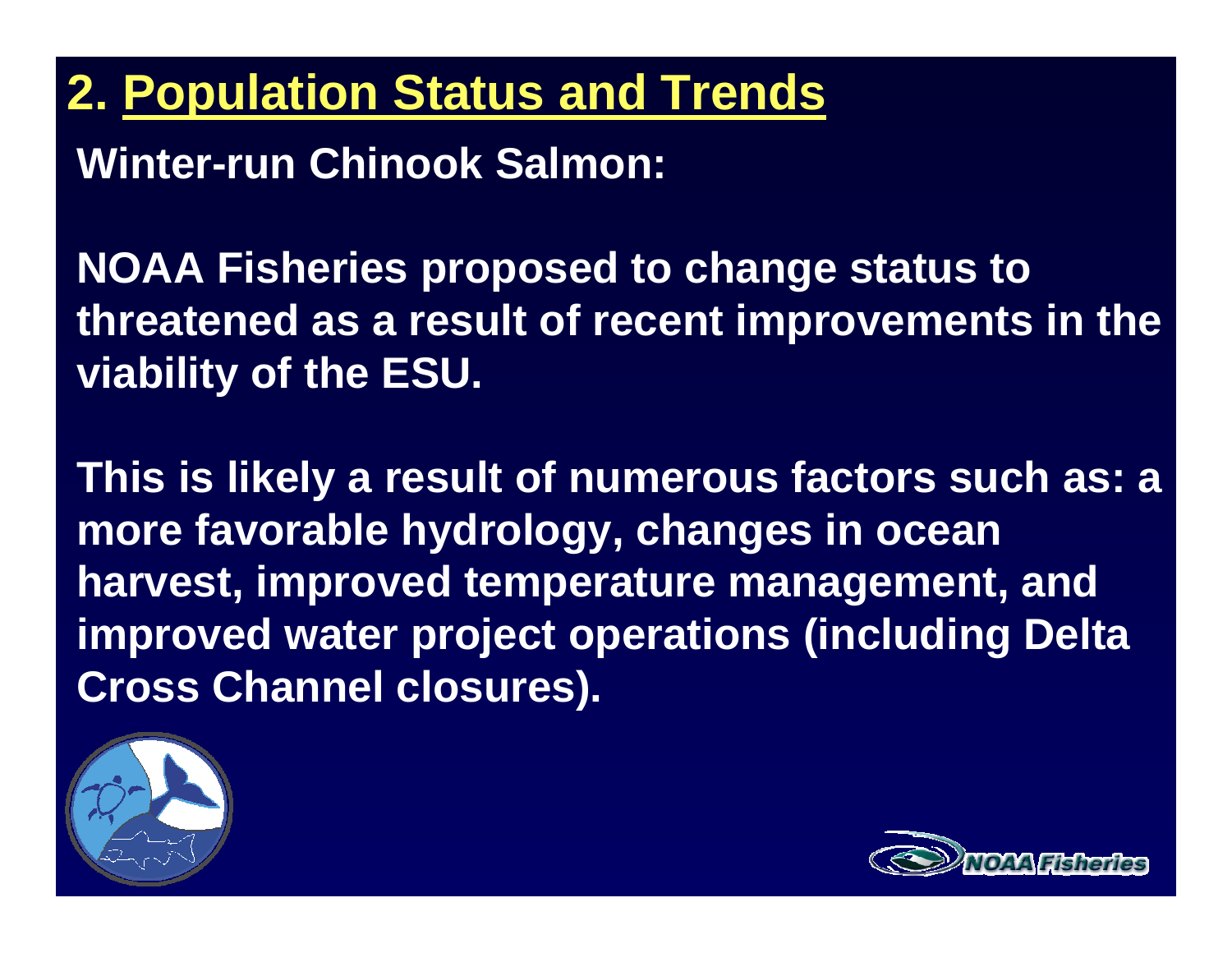**NOAA Fisheries finds the Delta Cross Channel Gate Closure Objective to be a critical tool in the protection of listed salmon; HOWEVER,**

**Recent spring-run Chinook studies indicate yearling migrations starting in October or earlier.**



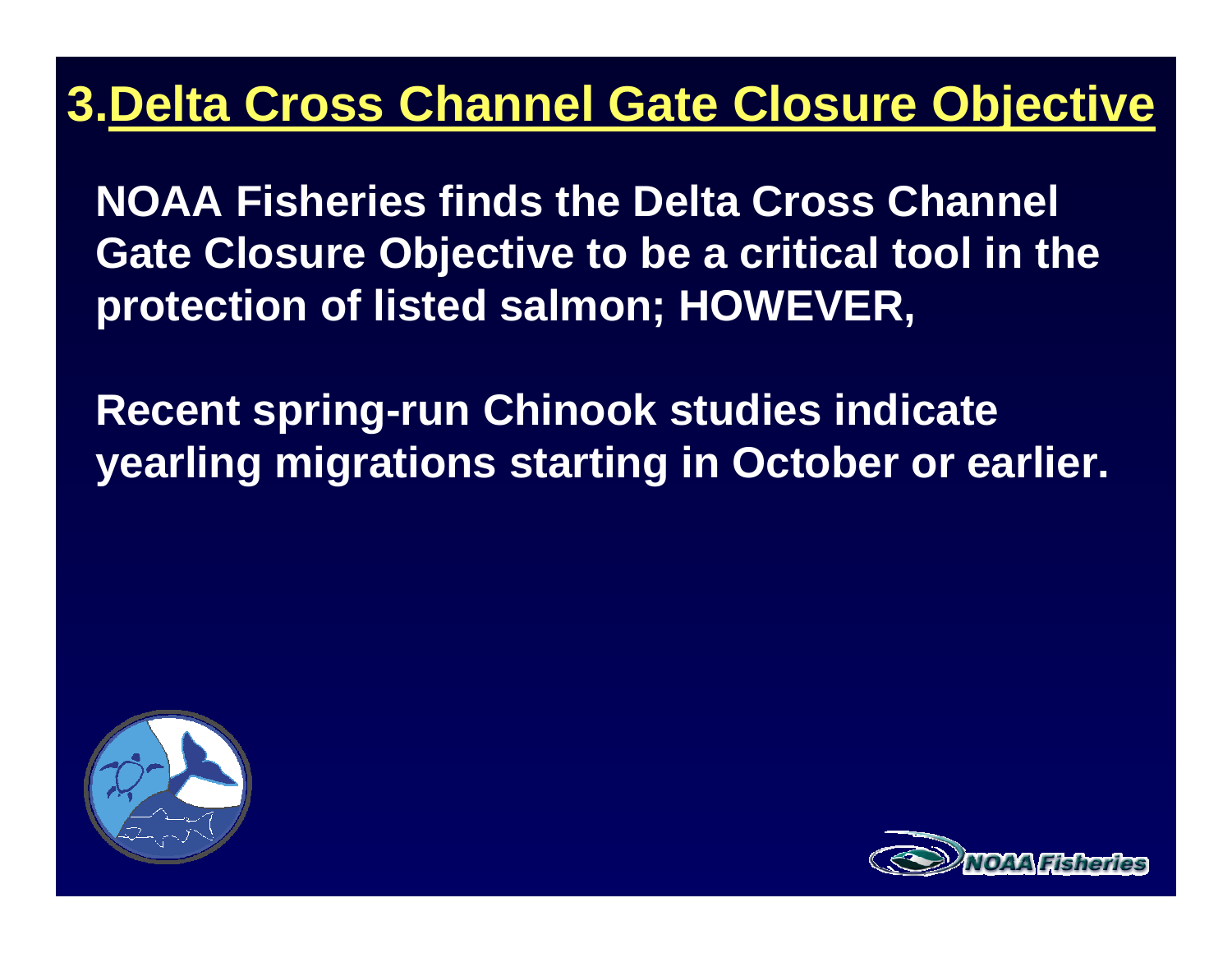**"A Status Review of the spring-run Chinook salmon in the Sacramento River Drainage" (DFG 1998)**

**"The Majority of juvenile production continues to rear in the tributaries over the summer months and emigrates the following fall as yearlings…"**

**"Emigration of yearlings occurs from October through March…"**



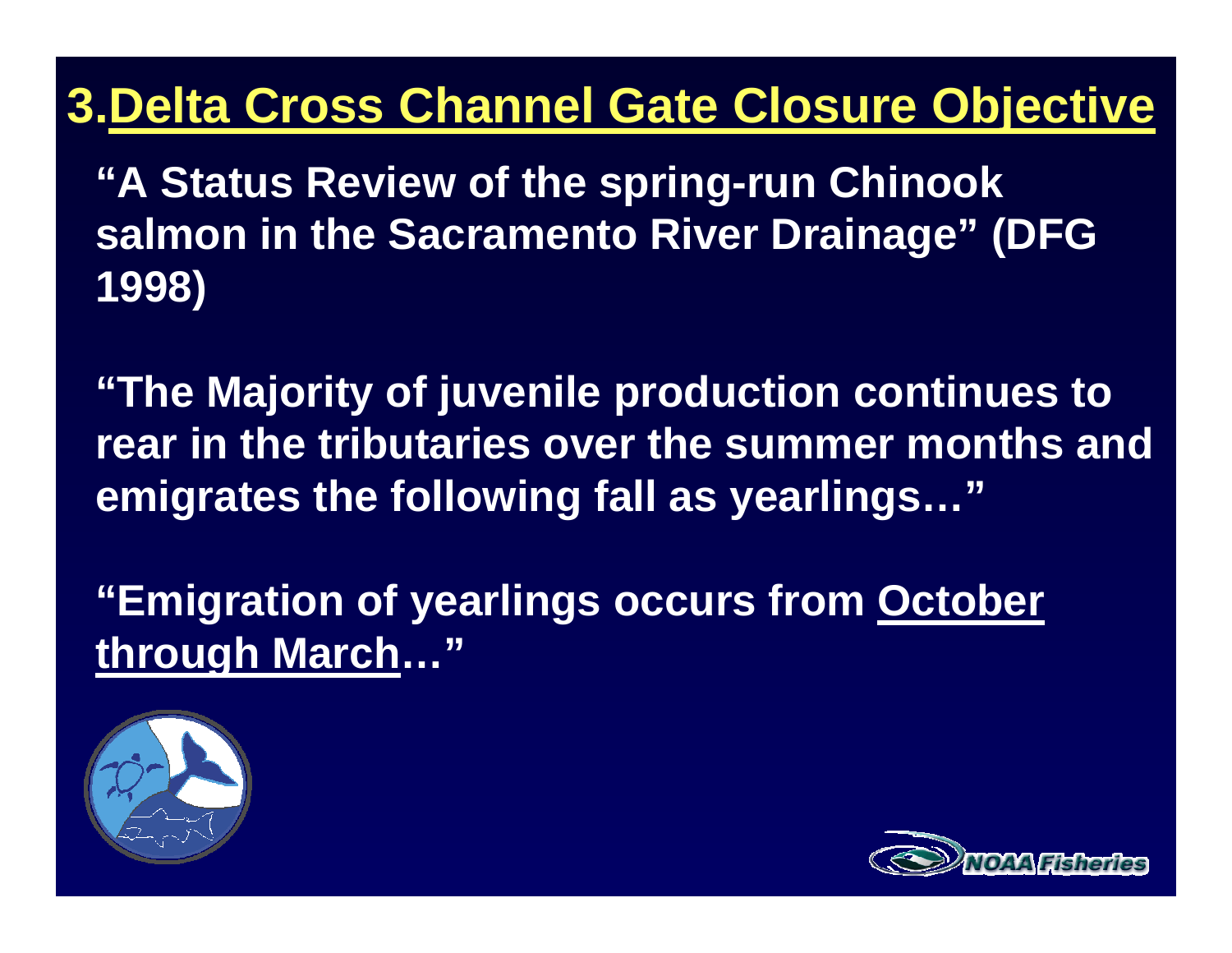**Additional references-**

**Brandes and McLain. 2001. Juvenile Chinook salmon abundance, distribution, and survival in the Sacramento-San Joaquin Estuary. (Figures 14 and 15)**

**USFWS. 2000. 1999 annual progress report: "Abundance and survival of juvenile Chinook salmon in the Sacramento-San Joaquin Estuary." Stockton, California. (Pages 30 - 39)**



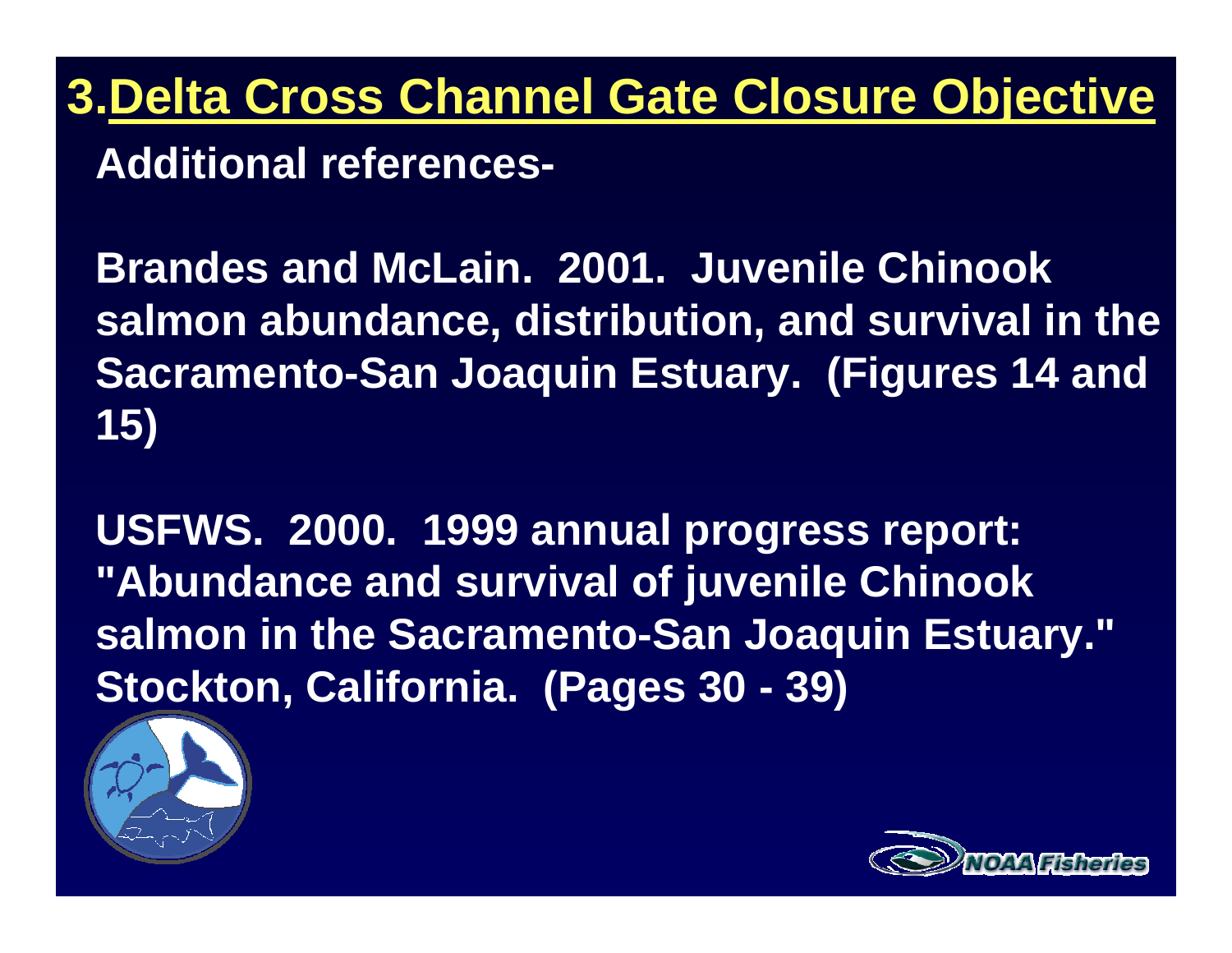**NOAA Fisheries recommends modifying existing salmon decision process to incorporate improved spring-run gate closure trigger criteria as well as improved detection and prediction methods.**



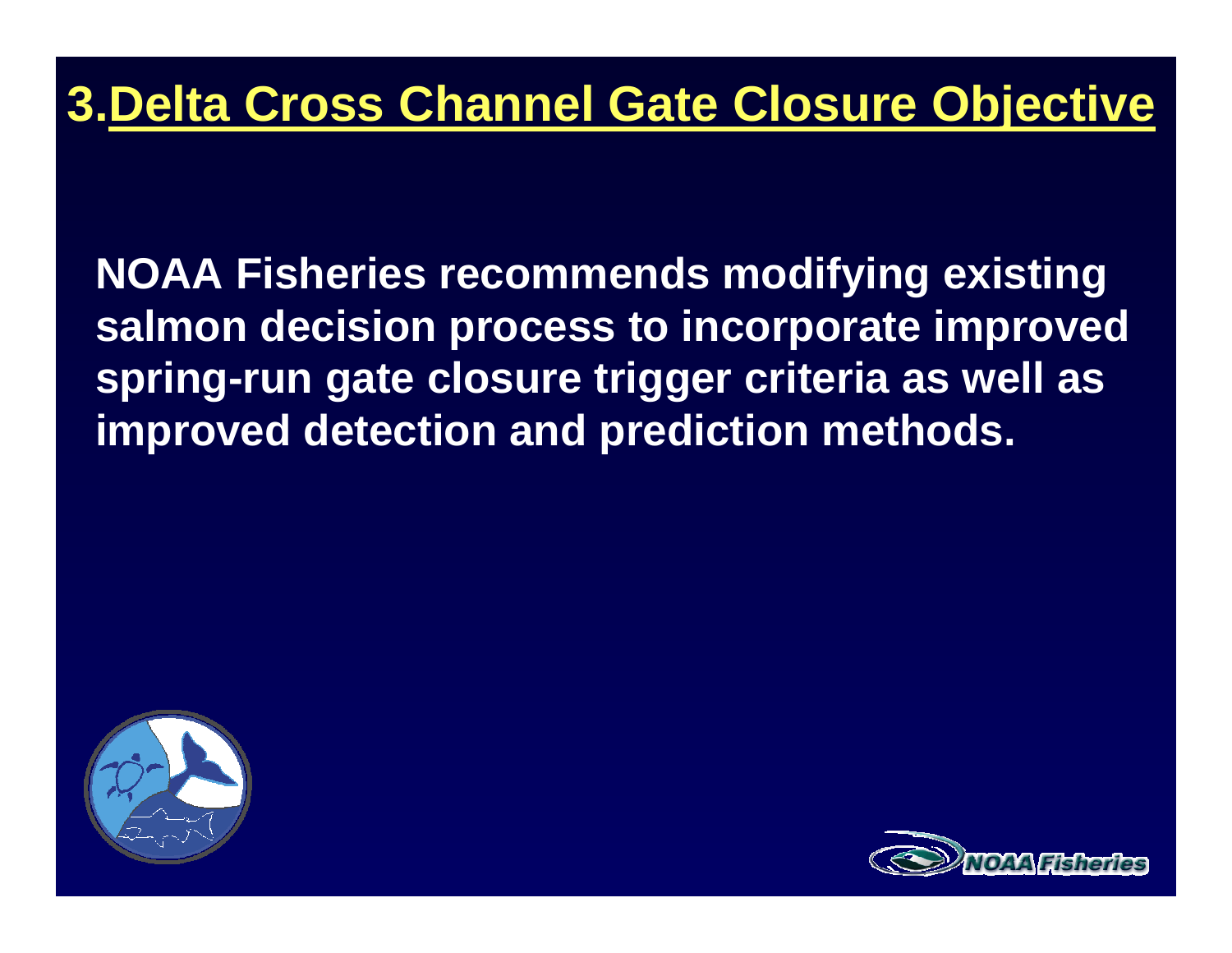**Recommend the Board assist with the development of additional protection measures for spring-run Chinook salmon migrating past the DCC during the early-fall.**

**Central Valley steelhead should also be monitored and incorporated into the DCC objective.**



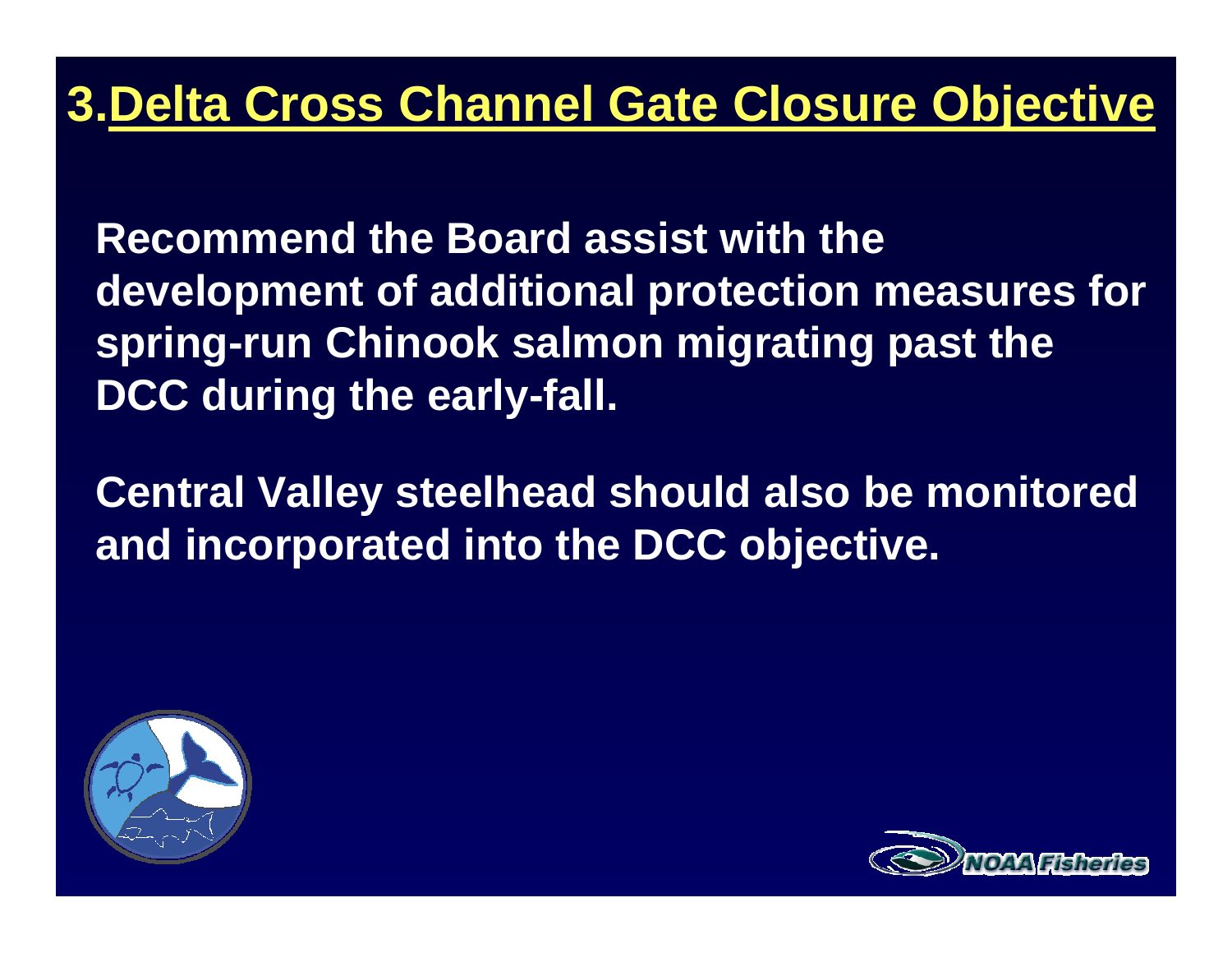**NOAA Fisheries recognizes the importance of the doubling narrative and is supportive of the objective.**

**Because the assessment of doubling has been and will be problematic, NOAA Fisheries recommends incorporating VSP criteria.** 



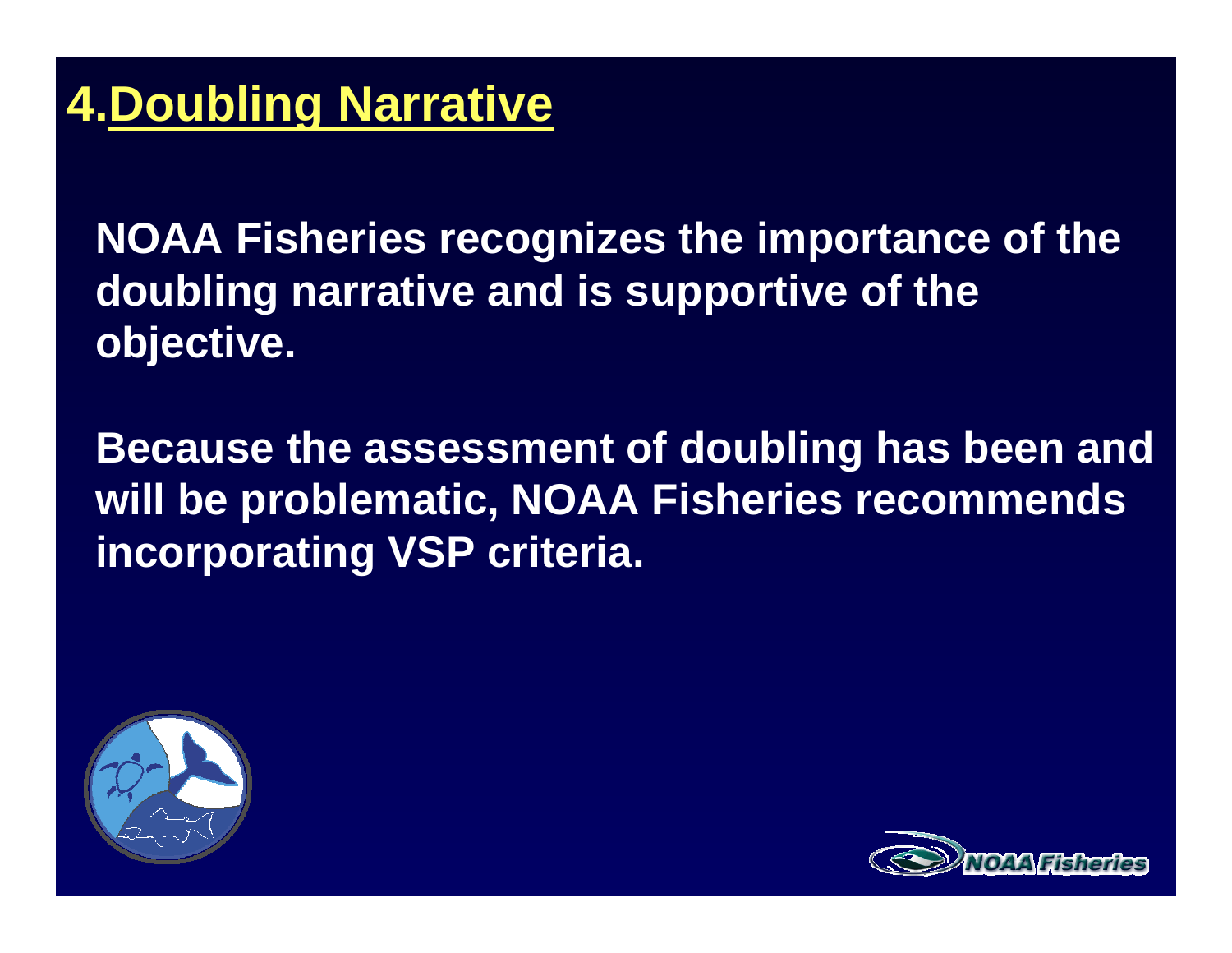# **4.Doubling Narrative**

#### **NOAA Fisheries Recommends Amending the Salmon Doubling Narrative to read as:**

*Water quality measures shall be maintained, together with other measures throughout the watersheds of the*  **Central Valley and Delta, sufficient to achieve sustained** *viable salmonid populations, including the recovery of listed salmon and steelhead populations, consistent with State and Federal laws.*



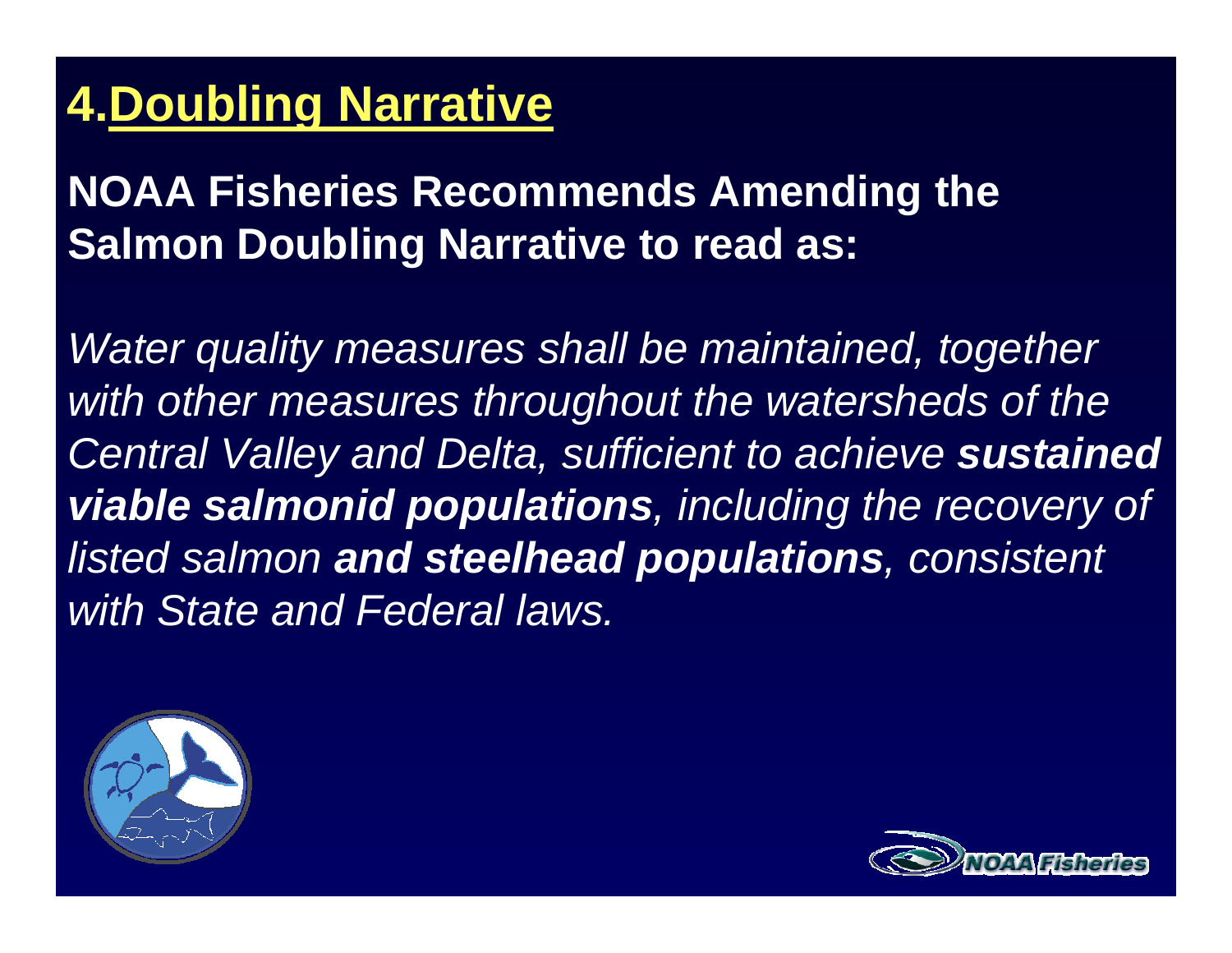## **4.Doubling Narrative**

**In order for the Salmonid Narrative to be effective, we recommend the Board coordinate Delta actions with upstream actions.**